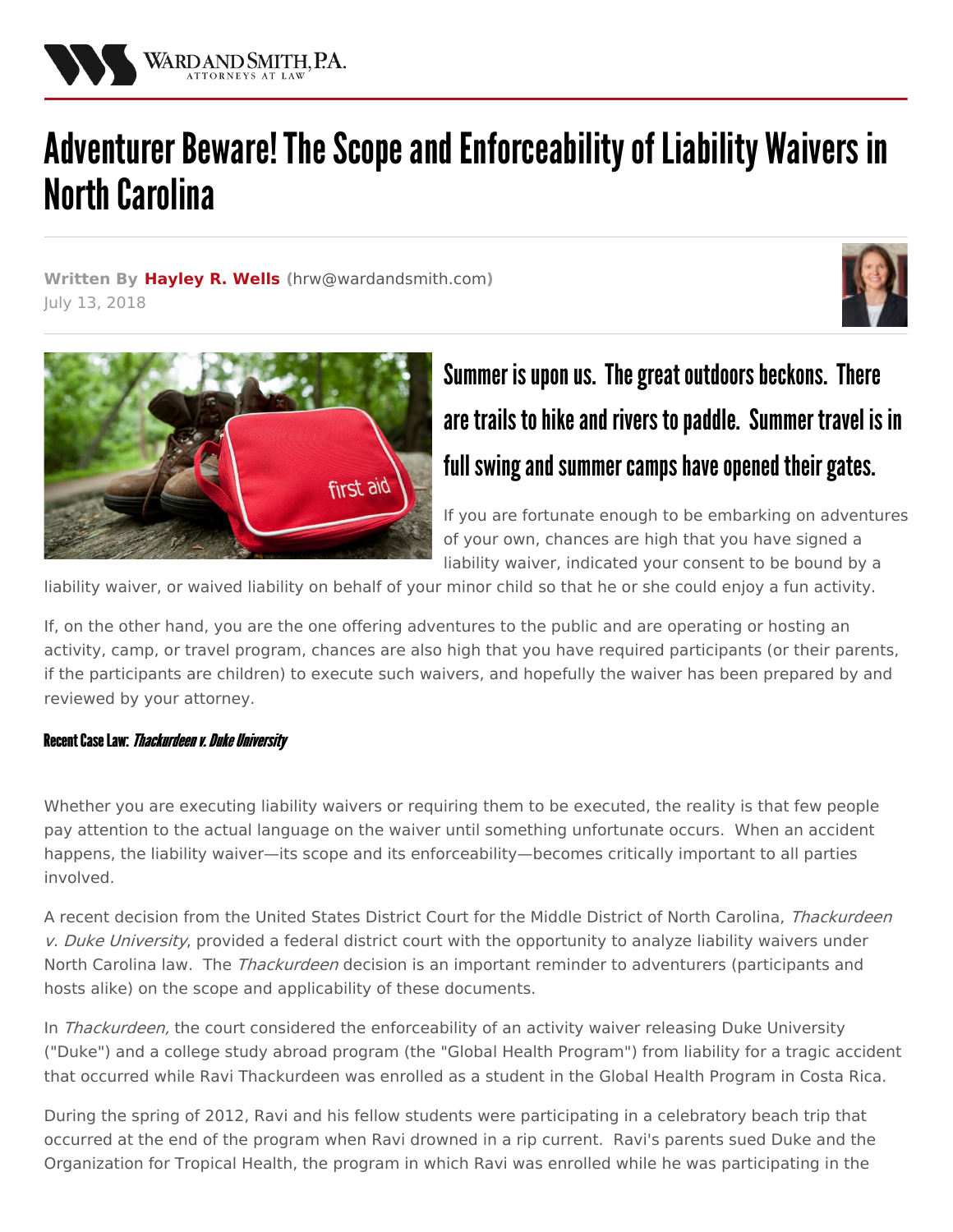Global Health Program. In the suit, Ravi's parents asserted claims for wrongful death and negligence, among others, against Duke and OTS.

# The Waiver Language

Duke and OTS argued that the claims for negligence and wrongful death were contractually waived and released by Ravi and Ravi's father prior to the time that Ravi left on his trip. When Ravi was accepted to the Global Health Program, he and his father signed a "Statement of Authorization and Consent" for Duke and an "OTS Participation Agreement."

The Duke waiver included language that the signers understood participation in the program was voluntary and the program involved some element of risk. The waiver also stated that the signers agreed not to hold Duke liable for "any injury or loss to person or property the student might sustain while participating," and Duke was released from "any liability whatsoever" for "any personal injury . . . arising out of participation in the program."

The OTS Waiver contained a section entitled "Release, Assumption of Risk, Waiver of Liability, and Hold Harmless Agreement," and included language that in exchange for Duke and OTS allowing Ravi to participate in the Program, Ravi released, waived, discharged, and covenanted not to sue Duke or OTS "for any liability, claim and/or cause of action arising out of or related to any loss, damage, or injury, including death that may be sustained by me . . . that occurs as a result of my traveling to and from, and participation in this activity." The OTS Waiver further provided that Ravi agreed to indemnify and hold harmless Duke and OTS whether injury was the result of Ravi's negligence, Duke's or OTS's negligence, or the negligence of any third party. The OTS Waiver also included an express provision that the waiver should bind the members of Ravi's family and Ravi's heirs if Ravi was deceased.

# The Court's Opinion

Among the arguments that Ravi's parents made were that their claims for wrongful death and negligence fell outside of the scope of the Duke and OTS waivers. Specifically, they alleged that the beach trip resulting in Ravi's death was an unplanned trip that was not part of a regular class, lecture, or field trip relevant to the educational experience or scope of the program.

The court disagreed. Assessing the language in each of the waivers, the court found that the beach trip was within the activities contemplated by both contracts. The Duke waiver contemplated "participation in the program" and the OTS waiver released liability from "traveling to and from, and participation in this activity."

The Court noted that the waivers were not written in a way that exempted certain activities, and the beach trip, even if unplanned, was a program-sponsored event and was part of the activity or program contemplated by the waivers.

In reaching its conclusion, the court undertook a careful analysis of the precise nature of the injury that occurred as well as the language of the waivers to determine the scope of the liability.

As the court observed, courts do not blindly enforce liability waivers. For example, in Palacino v. Beech Mountain Resort, Inc., the Western District of North Carolina held that an injury was outside the scope of a waiver because, at the point in time when the injury occurred, the plaintiff was not doing the precise activities (skiing, snowboarding, or tubing) contemplated in the lift ticket and equipment rental agreement. Likewise, in Strawbridge v. Sugar Mountain Resort, Inc., the Western District held that an equipment rental waiver did not